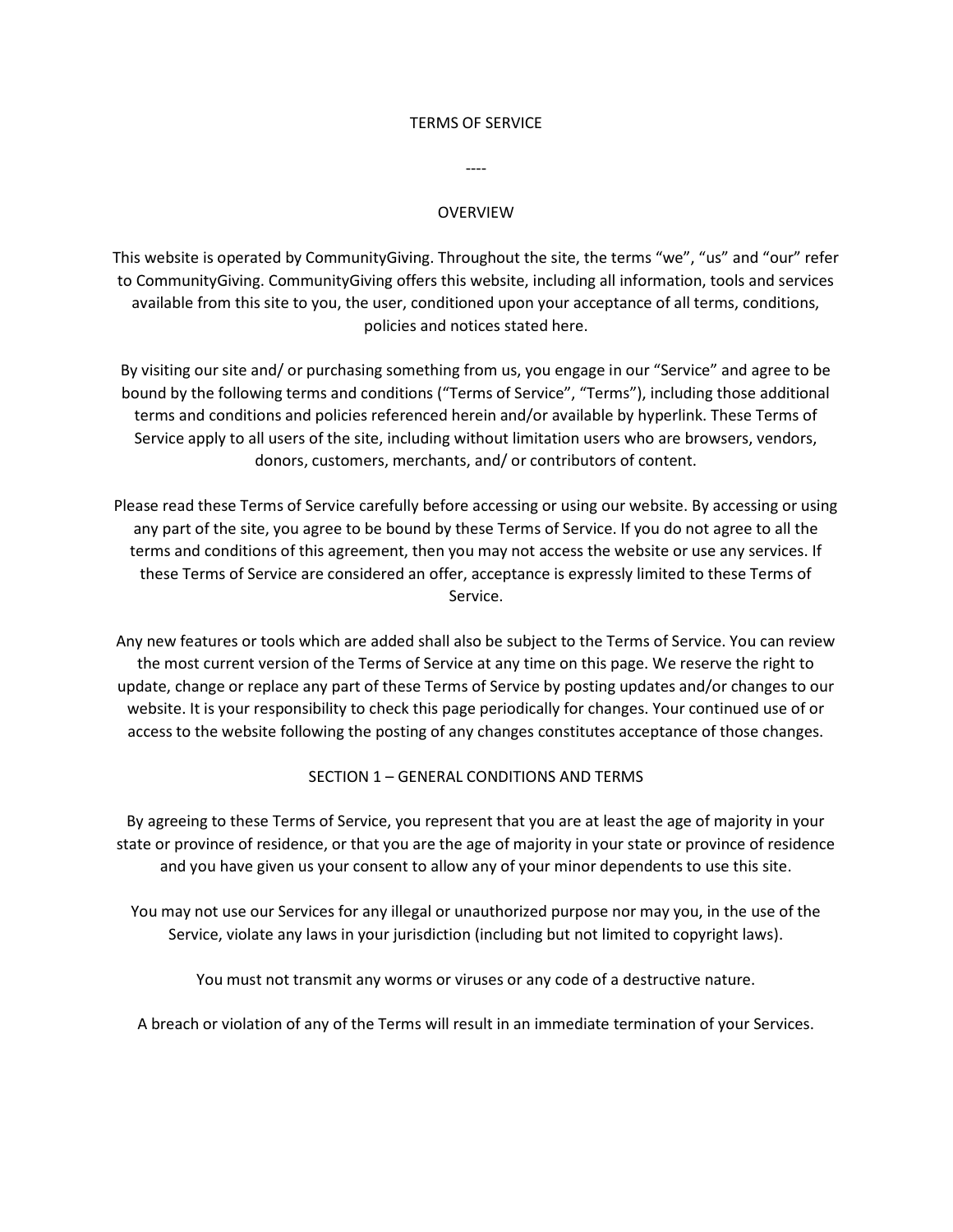We reserve the right to refuse the Service to anyone for any reason at any time.

You understand that your content (not including credit card information), may be transferred unencrypted and involve (a) transmissions over various networks; and (b) changes to conform and adapt to technical requirements of connecting networks or devices.

You agree not to reproduce, duplicate, copy, sell, resell or exploit any portion of the Service, use of the Service, or access to the Service or any contact on the website through which the service is provided, without express written permission by us.

The headings used in this agreement are included for convenience only and will not limit or otherwise affect these Terms.

# SECTION 2 - ACCURACY, COMPLETENESS AND TIMELINESS OF INFORMATION

We are not responsible if information made available on this site is not accurate, complete or current. The material on this site is provided for general information only and should not be relied upon or used as the sole basis for making decisions without consulting primary, more accurate, more complete or more timely sources of information. Any reliance on the material on this site is at your own risk. We expect that you will consult your own legal counsel before making any significant gifts and/or entering into a fund agreement.

This site may contain certain historical information. Historical information, necessarily, is not current and is provided for your reference only. We reserve the right to modify the contents of this site at any time, but we have no obligation to update any information on our site. You agree that it is your responsibility to monitor changes to our site.

## SECTION 3 - MODIFICATIONS TO THE SERVICE AND PRICES

Prices and fees are subject to change without notice. All descriptions of Services and prices and fees are subject to change at any time without notice, at the sole discretion of us. We reserve the right to discontinue any Service at any time. Any offer for any Service made on this site is void where prohibited.

We reserve the right at any time to modify or discontinue the Service (or any part or content thereof) without notice at any time.

We shall not be liable to you or to any third-party for any modification, price change, suspension or discontinuance of the Service.

SECTION 4 - OPTIONAL TOOLS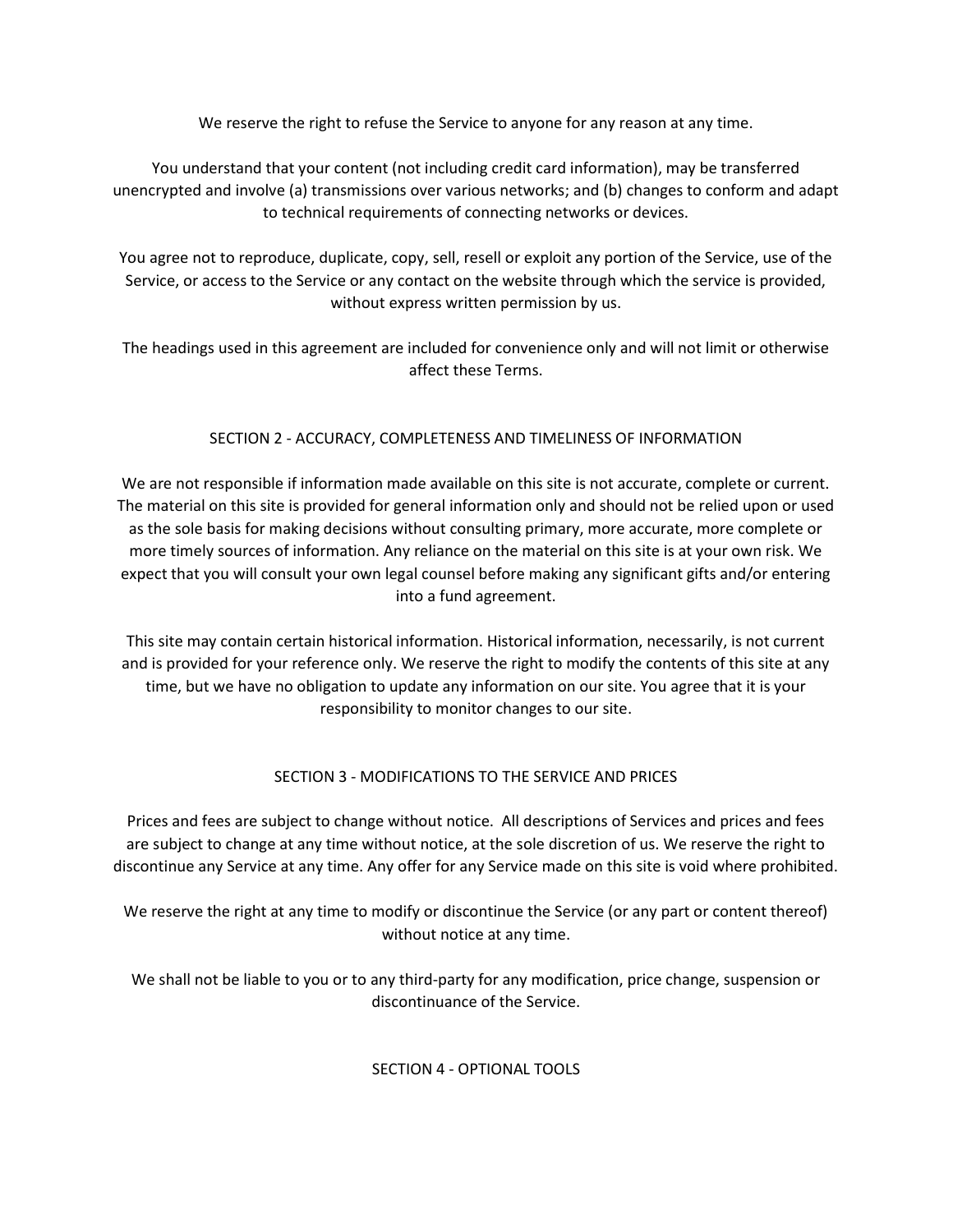We may provide you with access to third-party tools over which we neither monitor nor have any control nor input.

You acknowledge and agree that we provide access to such tools "as is" and "as available" without any warranties, representations or conditions of any kind and without any endorsement. We shall have no liability whatsoever arising from or relating to your use of optional third-party tools.

Any use by you of optional tools offered through the site is entirely at your own risk and discretion and you should ensure that you are familiar with and approve of the terms on which tools are provided by the relevant third-party provider(s).

We may also, in the future, offer new services and/or features through the website (including, the release of new tools and resources). Such new features and/or services shall also be subject to these Terms of Service.

### SECTION 5 - THIRD-PARTY LINKS

Certain content, products and services available via our Service may include materials from third-parties.

Third-party links on this site may direct you to third-party websites that are not affiliated with us. We are not responsible for examining or evaluating the content or accuracy and we do not warrant and will not have any liability or responsibility for any third-party materials or websites, or for any other materials, products, or services of third-parties.

We are not liable for any harm or damages related to the purchase or use of goods, services, resources, content, or any other transactions made in connection with any third-party websites. Please review carefully the third-party's policies and practices and make sure you understand them before you engage in any transaction. Complaints, claims, concerns, or questions regarding third-party products should be directed to the third-party.

## SECTION 6 - USER COMMENTS, FEEDBACK AND OTHER SUBMISSIONS

If, at our request, you send certain specific submissions or without a request from us you send creative ideas, suggestions, proposals, plans, or other materials, whether online, by email, by postal mail, or otherwise (collectively, 'comments'), you agree that we may, at any time, without restriction, edit, copy, publish, distribute, translate and otherwise use in any medium any comments that you forward to us. We are and shall be under no obligation (1) to maintain any comments in confidence; (2) to pay compensation for any comments; or (3) to respond to any comments.

We may, but have no obligation to, monitor, edit or remove content that we determine in our sole discretion are unlawful, offensive, threatening, libelous, defamatory, pornographic, obscene or otherwise objectionable or violates any party's intellectual property or these Terms of Service.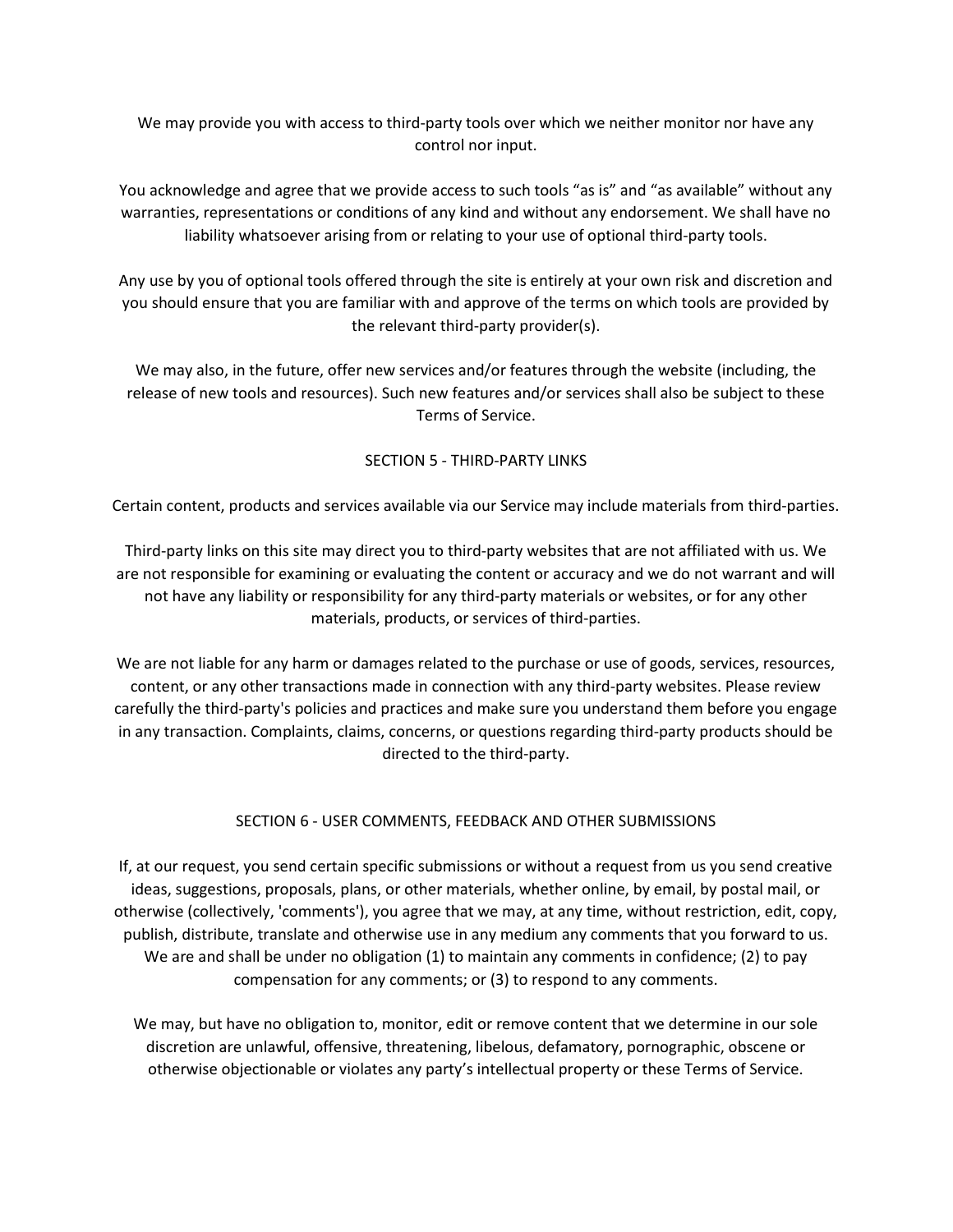You agree that your comments will not violate any right of any third-party, including copyright, trademark, privacy, personality or other personal or proprietary right. You further agree that your comments will not contain libelous or otherwise unlawful, abusive or obscene material, or contain any computer virus or other malware that could in any way affect the operation of the Service or any related website. You may not use a false e-mail address, pretend to be someone other than yourself, or otherwise mislead us or third-parties as to the origin of any comments. You are solely responsible for any comments you make and their accuracy. We take no responsibility and assume no liability for any comments posted by you or any third-party.

#### SECTION 7 - PERSONAL INFORMATION

Your submission of personal information through the website is governed by our Digital Privacy Policy and CommunityGiving's Privacy of Personal Information Policy. [ADD LINKS TO THESE POLICIES?]

#### SECTION 8 - ERRORS, INACCURACIES AND OMISSIONS

Occasionally there may be information on our site or in the Service that contains typographical errors, inaccuracies or omissions that may relate to product descriptions, pricing, promotions, offers, products and/or services and availability. We reserve the right to correct any errors, inaccuracies or omissions, and to change or update information or cancel orders if any information in the Service or on any related website is inaccurate at any time without prior notice (including after you have submitted your order).

We undertake no obligation to update, amend or clarify information in the Service or on any related website, including without limitation, pricing information, except as required by law. No specified update or refresh date applied in the Service or on any related website, should be taken to indicate that all information in the Service or on any related website has been modified or updated.

#### SECTION 9 - PROHIBITED USES

In addition to other prohibitions as set forth in the Terms of Service, you are prohibited from using the site or its content: (a) for any unlawful purpose; (b) to solicit others to perform or participate in any unlawful acts; (c) to violate any international, federal, provincial or state regulations, rules, laws, or local ordinances; (d) to infringe upon or violate our intellectual property rights or the intellectual property rights of others; (e) to harass, abuse, insult, harm, defame, slander, disparage, intimidate, or discriminate based on gender, sexual orientation, religion, ethnicity, race, age, national origin, or disability; (f) to submit false or misleading information; (g) to upload or transmit viruses or any other type of malicious code that will or may be used in any way that will affect the functionality or operation of the Service or of any related website, other websites, or the Internet; (h) to collect or track the personal information of others; (i) to spam, phish, pharm, pretext, spider, crawl, or scrape; (j) for any obscene or immoral purpose; or (k) to interfere with or circumvent the security features of the Service or any related website, other websites, or the Internet. We reserve the right to terminate your use of the Service or any related website for violating any of the prohibited uses.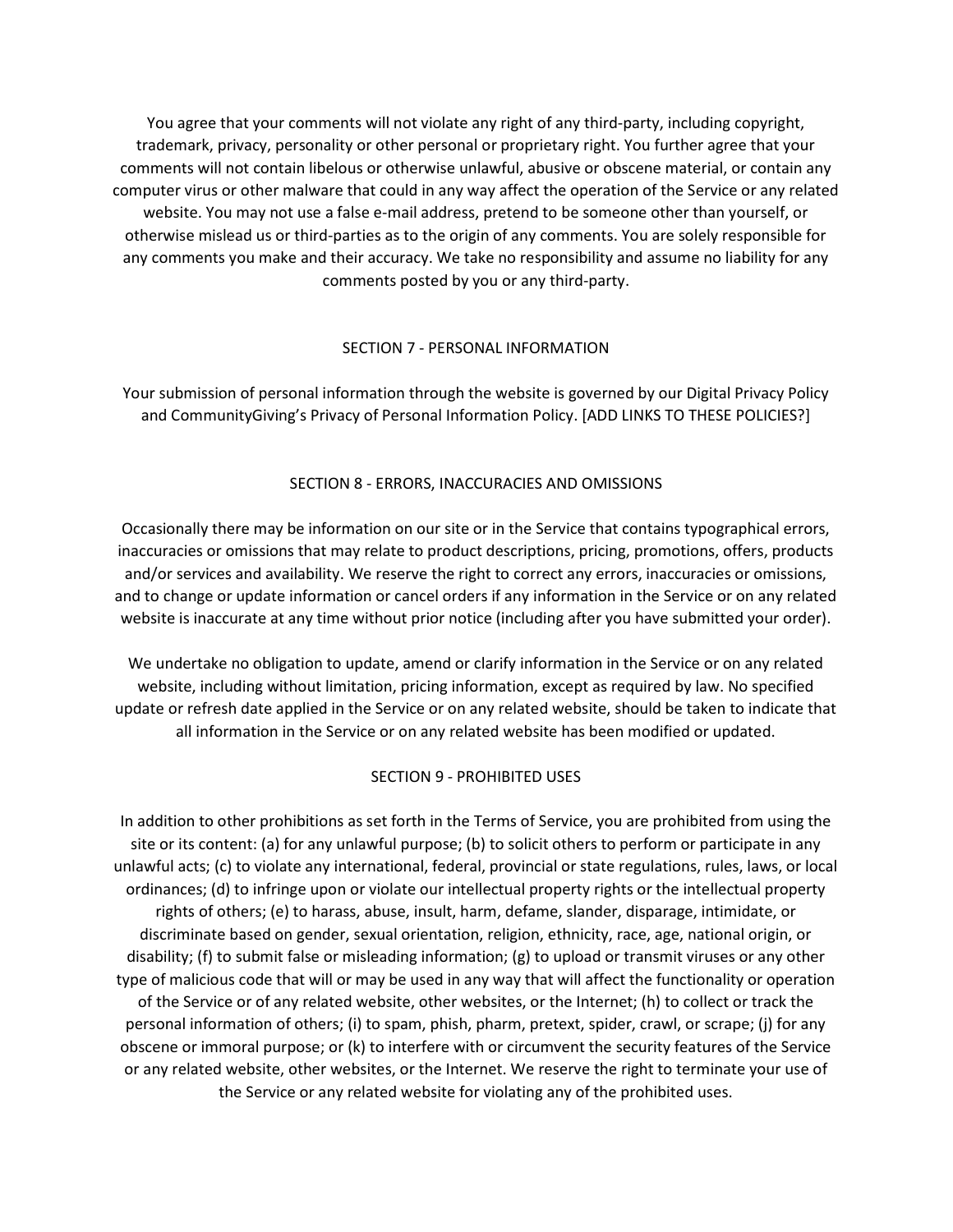#### SECTION 10 - DISCLAIMER OF WARRANTIES; LIMITATION OF LIABILITY

We do not guarantee, represent or warrant that your use of the Service will be uninterrupted, timely, secure or error-free.

You agree that from time to time we may remove the Service for indefinite periods of time or cancel the Service at any time.

You expressly agree that your use of, or inability to use, the Service is at your sole risk. The Service is provided without any representation, warranties or conditions of any kind, either express or implied, including all implied warranties or conditions of merchantability, merchantable quality, fitness for a particular purpose, durability, title, and non-infringement.

In no case shall CommunityGiving, our directors, officers, employees, affiliates, agents, contractors, interns, suppliers, service providers or licensors be liable for any injury, loss, claim, or any direct, indirect, incidental, punitive, special, or consequential damages of any kind, including, without limitation lost profits, lost revenue, lost savings, loss of data, replacement costs, or any similar damages, whether based in contract, tort (including negligence), strict liability or otherwise, arising from your use of any of the service or any products procured using the service, or for any other claim related in any way to your use of the service or any product, including, but not limited to, any errors or omissions in any content, or any loss or damage of any kind incurred as a result of the use of the service or any content (or product) posted, transmitted, or otherwise made available via the service, even if advised of their possibility. Because some states or jurisdictions do not allow the exclusion or the limitation of liability for consequential or incidental damages, in such states or jurisdictions, our liability shall be limited to the maximum extent permitted by law.

#### SECTION 11 - INDEMNIFICATION

You agree to indemnify, defend and hold harmless CommunityGiving and our subsidiaries, affiliates, partners, officers, directors, agents, contractors, licensors, service providers, subcontractors, suppliers, interns and employees, harmless from any claim or demand, including reasonable attorneys' fees, made by any third-party due to or arising out of your breach of these Terms of Service or the documents they incorporate by reference, or your violation of any law or the rights of a third-party.

#### SECTION 12 - SEVERABILITY

In the event that any provision of these Terms of Service is determined to be unlawful, void or unenforceable, such provision shall nonetheless be enforceable to the fullest extent permitted by applicable law, and the unenforceable portion shall be deemed to be severed from these Terms of Service, such determination shall not affect the validity and enforceability of any other remaining provisions.